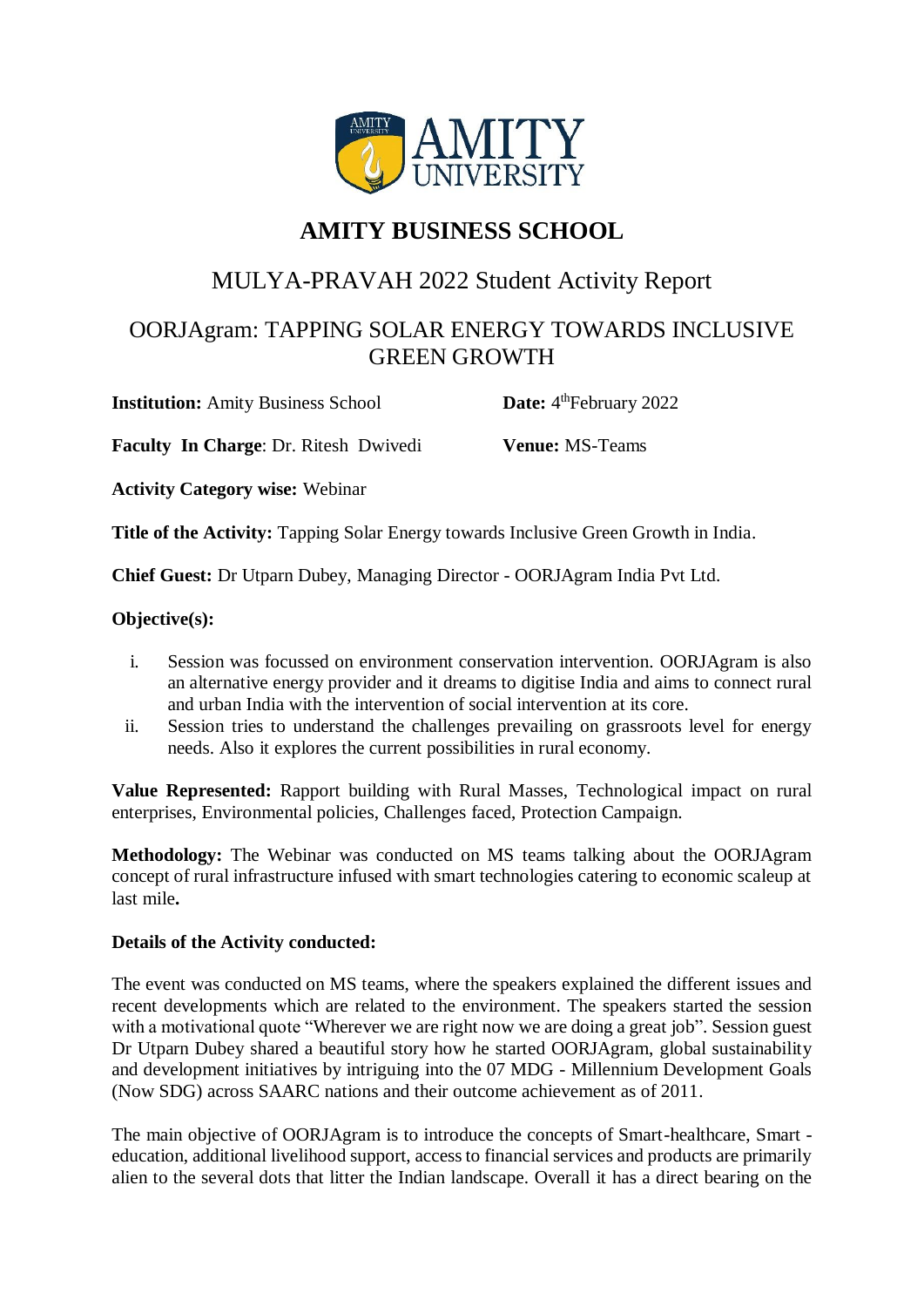growth pattern of the economy with regards to engagement in economic activities as a whole. Energy & IoT entails facilitating the access to reliable and assured energy supply for intervention with IoT based smart technologies. Aggregation for Agribusiness involves supporting existing farmers and enterprises to grow their business. Empowerment, Mentor and Training involve identifying appropriate local entrepreneurs with right skills and capabilities to initiate entrepreneurial initiatives. Towards the end of the session to make it more interactive there was a question answer round where Sir explained the reason behind the energy bridge which filled the void between rural and urban India through OORJAgram, as living in a habitation with frequent power outages would sketch the reality in front of anyone wishing to comprehend the impact of electricity on our everyday lives. People living in the urban regions mostly rely on energy to fulfill their basic daily needs, right from preserving food to cooking it. Without electricity these people would be devoid of any kind of entertainment, education, transportation, communication, healthcare facilities etc.

Electricity is central to the ability of almost all modern societies to function. There were indeed a lot of challenges faced initially as the people from rural region were stringent for any new change, but latter after making use of various analysis tools and information that they gathered in various villages or rural areas they found out the well to do it families in the rural areas are stringent towards changes as if this happens then all of the rural areas would become equal in terms of access to affordable sources of energy and this would build a chain where the rest of the villages would want things like the well to do families and so for them acquiring labour would be hard and would cost them more. As in todays world the use of alternate energy has became a necessity for a sustainable environment but previously they have to pay more cost in order to access such energies and have seen the benefits and thus are more accepting towards it and have started to adapt to the change.

OORJAgram has executed a total 3.5 MwP (Megawatt Peak) of decentralised Off Grid Rural Electrification and 15 Micro Grids Installation across states of Uttar Pradesh, Bihar Jharkhand and Rajasthan using Solar as the platform. Lastly, Utparn ji mentioned about many tie ups with other organisations for transporting the equipment to different remote locality or remote hillstation where they can provide a stable connection without any disturbance. He offered students opportunity to work with him as interns in coming times.

#### **Number of Attendees:** 68

**Outcome of the Activity:** Through this webinar, we understood ORJAgram ensures the environment friendly intervention on energy generation and effective management of energy availability. OORJAgram provides its customers uninterrupted supply with affordable tariffs. Students got an open offer to work with the organisation as interns.

**Conclusion & Action Photographs**: This webinar created a sense of awareness focusing on the prime target of uplifted and transcended beyond barriers hindering its modernist growth with alternate energies.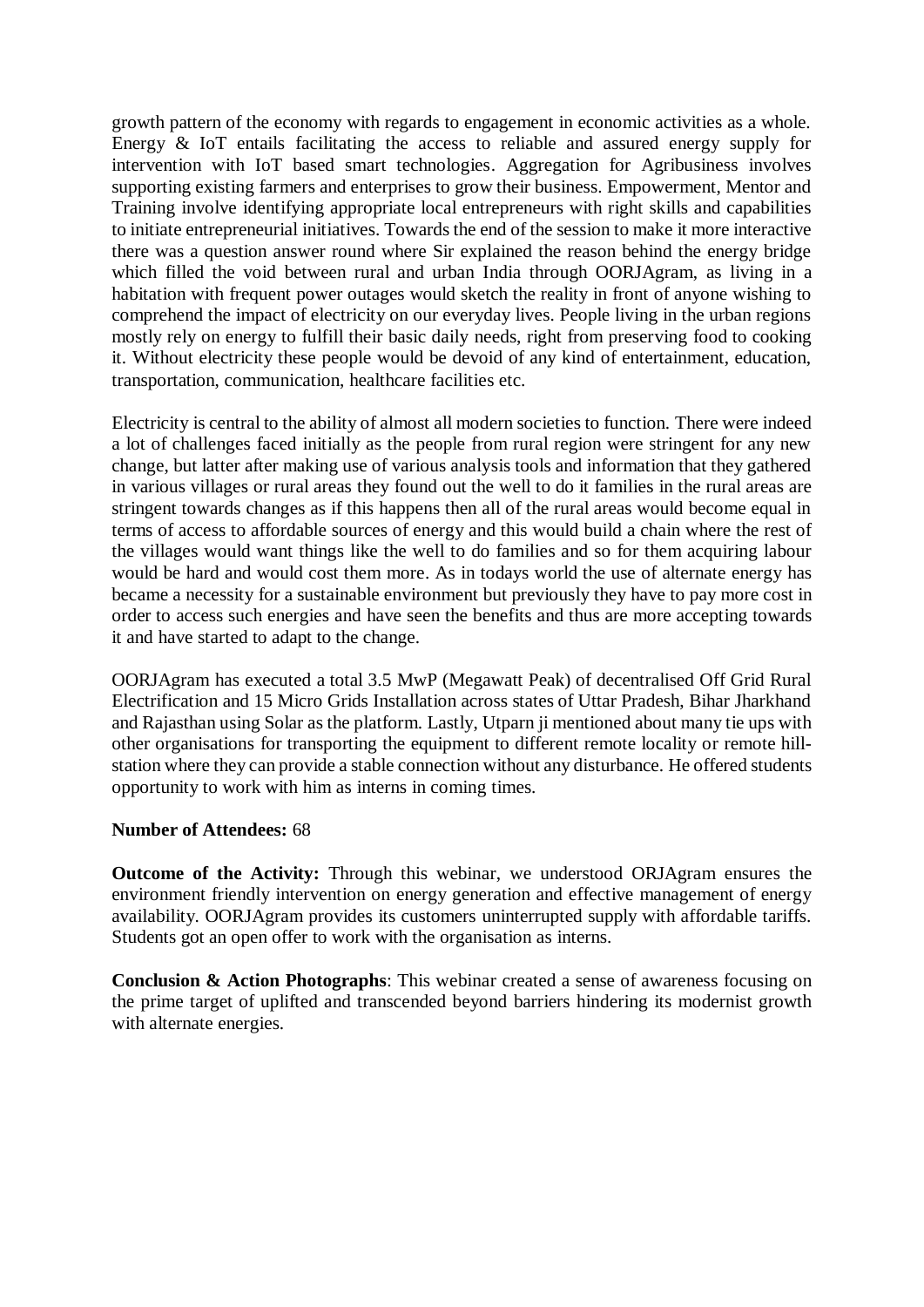



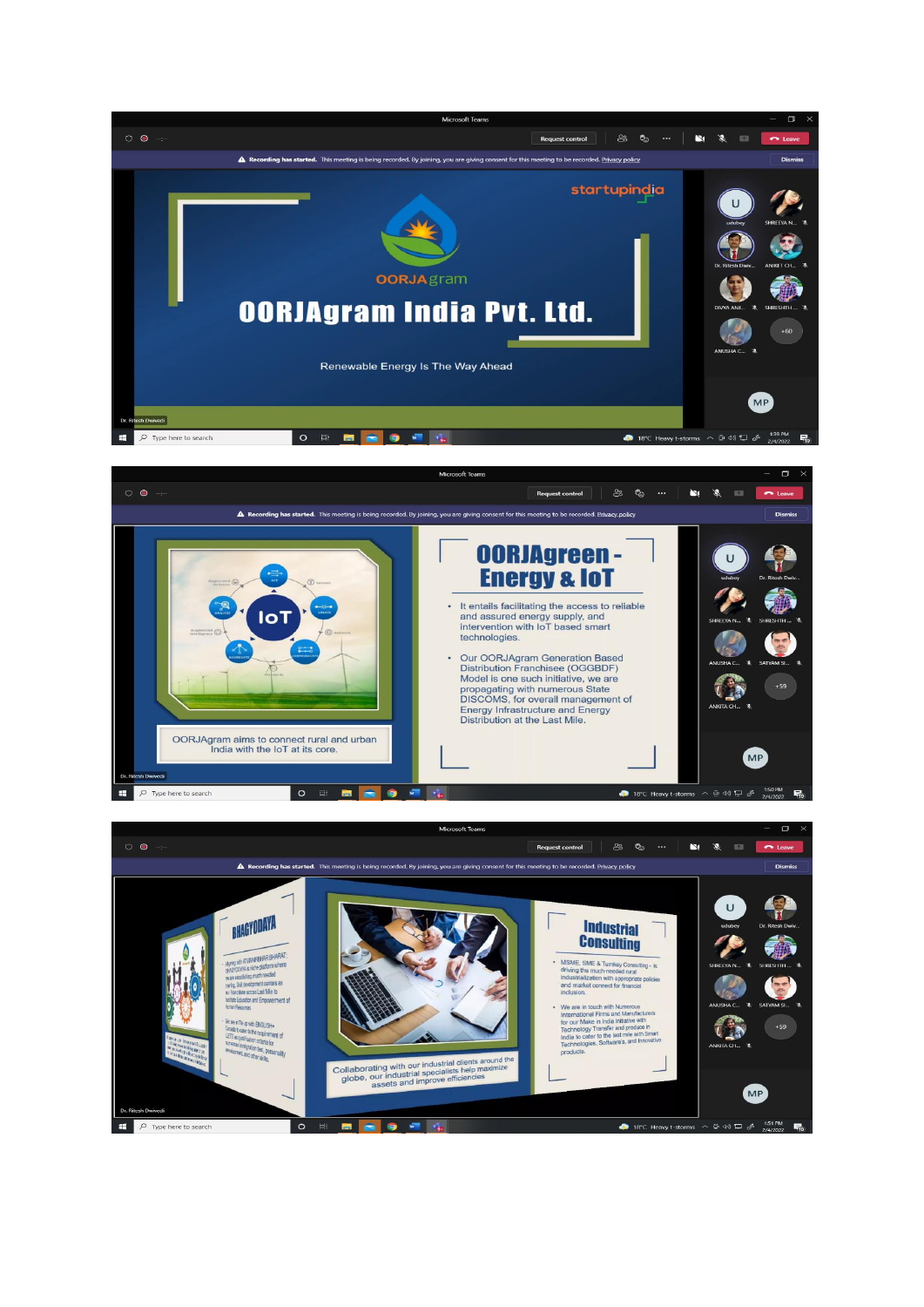